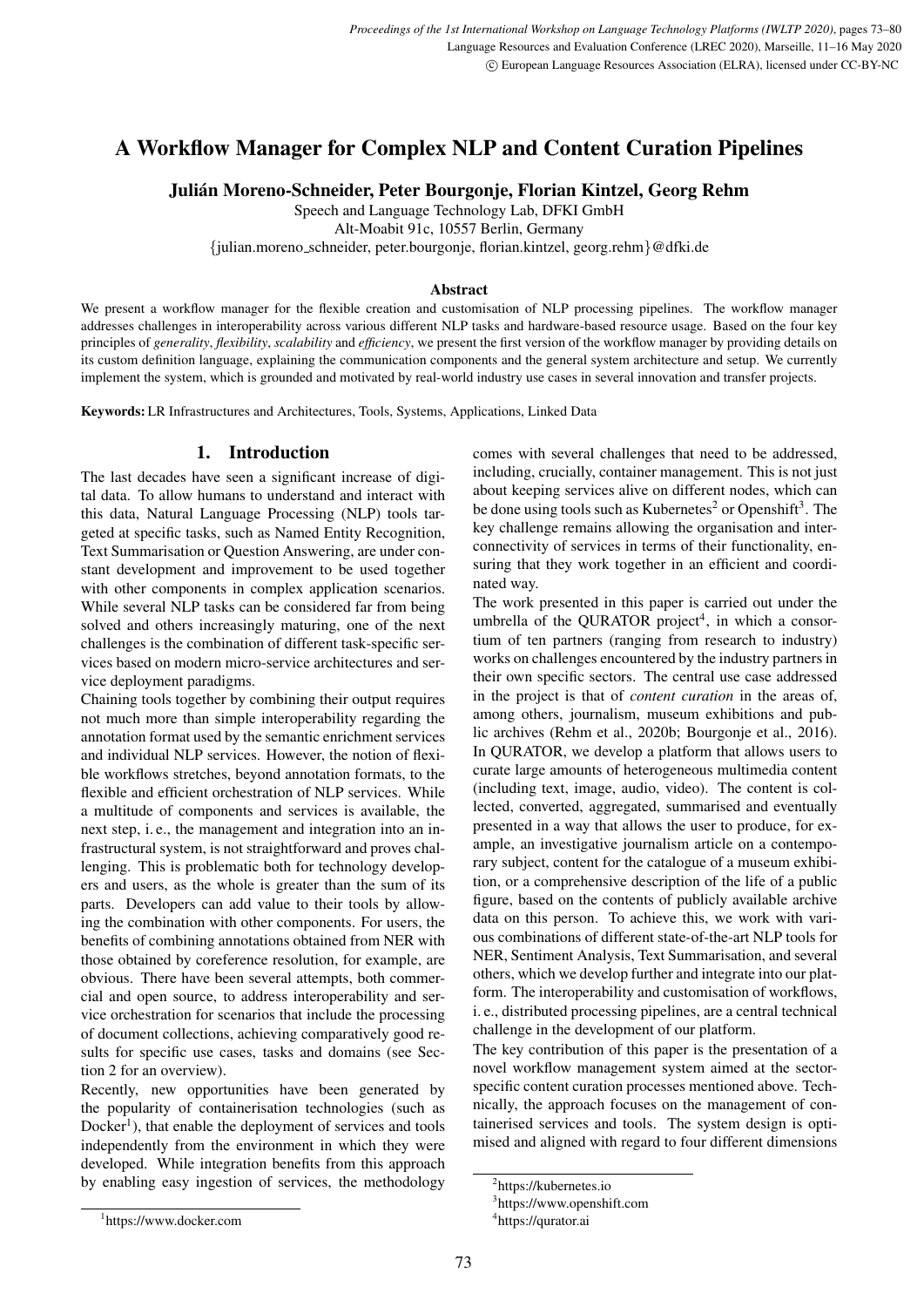or requirements: (i) *generality*, to work with a diverse range of containerised services and tools, independent of the (programming) language or framework they are written in; (ii) *flexibility*, to allow services or tools – which may be running on different machines – to connect with one another in any order (to the extent that this makes sense, semantically); (iii) *scalability*, to allow the inclusion of additional services and tools; and (iv) *efficiency*, by avoiding unnecessary overhead in data storage as well as processing time.

The rest of the paper is structured as follows. Section [2](#page-1-0) describes approaches similar to ours that support the specification of workflows for processing document collections. Section [3](#page-1-1) provides an overview of the proposed system and lists requirements regarding the services to be included in workflows. Section [4](#page-2-0) presents the workflow specification language. Section [5](#page-3-0) outlines the general architecture and the following subsections provide more detail on individual components. Finally, Section [6](#page-4-0) concludes the article and sketches directions for future work.

## 2. Related Work

<span id="page-1-0"></span>The orchestration and operationalisation of the processing of large amounts of content through a series of tools has been studied and tested in the field of NLP (and others) from many different angles for decades. There is a sizable amount of tools, systems, frameworks and initiatives that address the issue but their off-the-shelf applicability to concrete use cases and heterogeneous sets of services is still an enormous challenges.

One of the most well known industry-driven workflow definition languages is Business Process Model and Notation (BPMN, and its re-definition BPMN V2.0) [\(OMG, 2011\)](#page-6-1). Many tools support BPMN, some of them open source (Comidor, Processmaker, Activiti, Bonita BPM or Camunda), others commercial (Signavio Workflow Accelerator, Comindware, Flokzu or Bizagi). There are also other business process management systems, not all of which are based on BPMN, such as WorkflowGen<sup>[5](#page-1-2)</sup>, ezFlow<sup>[6](#page-1-3)</sup>, Pipefy<sup>[7](#page-1-4)</sup>, Avaza<sup>[8](#page-1-5)</sup> or Proces.io<sup>[9](#page-1-6)</sup>. Their main disadvantage with regard to our use case is that they primarily aim at modelling actual business processes at companies, including support to represent human-centric tasks (i. e., foreseen human interaction tasks). This focus on support deviates from our use case, in which a human user interacts with the content, but not necessarily with other humans.

Another class of relevant software are frameworks for container management, focusing on parallelisation management, scalability and clustering. Examples are Kubernetes, Openshift,  $Random<sup>10</sup>$  $Random<sup>10</sup>$  $Random<sup>10</sup>$  and Openstack<sup>[11](#page-1-8)</sup>. We use Kubernetes for cluster management. However, because this does *not* cover (NLP) task orchestration or address interoperability, with our workflow manager we go beyond the typical Kubernetes use case.

On the other hand, there are numerous frameworks and tool kits that focus more on workflow management and the flexible definition of processing pipelines (and less on the technical, hardware related implementations like Kubernetes, Openshift and Rancher). Examples are Apache Kafka[12](#page-1-9), a distributed streaming platform; Apache Com-mons<sup>[13](#page-1-10)</sup>; Apache NIFI<sup>[14](#page-1-11)</sup>; Apache Airflow<sup>[15](#page-1-12)</sup>; Kylo<sup>[16](#page-1-13)</sup>; and Apache Taverna<sup>[17](#page-1-14)</sup>. With our workflow manager, we attempt to cover these workflow-focused features, but, crucially, combine them with the more technical details for cluster management and scalability.

Specifically targeted at NLP, some popular systems are GATE [\(Cunningham et al., 2011\)](#page-5-1) and UIMA [\(Ferrucci and](#page-5-2) [Lally, 2004\)](#page-5-2), and, more recently (but covering a narrower range of tasks),  $SpaCy<sup>18</sup>$  $SpaCy<sup>18</sup>$  $SpaCy<sup>18</sup>$ . While the data representation format is based on a standard format for some of these (GATE for example supports exporting data in XML), we attempt to extend beyond this and use the NLP Interchange Format (NIF) [\(Hellmann et al., 2013\)](#page-5-3). Using NIF ensures interoperability for different NLP tasks while at the same time addressing storage and scalability needs. Since NIF is based on RDF triples, the resulting annotations can be included in a triple store to allow for efficient storage and querying. In addition, the above-mentioned systems are designed to run on single systems. Our workflow manager is designed to combine output from different micro-services that address different NLP services, potentially running on different machines. In addition to the above, CLARIN [\(Hinrichs](#page-5-4) [and Krauwer, 2014\)](#page-5-4) provides an infrastructure for natural language research data and tools. The focus, however, is on sharing resources and not on building NLP pipelines or workflows. A more exhaustive and complete overview of related work can be found in [\(Rehm et al., 2020a\)](#page-6-2).

## 3. System Overview

<span id="page-1-1"></span>The objective of the QURATOR project is to facilitate the execution of complex tasks in the area of content curation. The human experts performing these tasks typically have limited technical skills and are expected to analyse, aggregate, summarise and re-arrange the information contained in the content collections they work with. The Curation Workflow Manager aims to support these users, by allowing them to flexibly and intuitively define just the workflow they need. Ultimately, the aim is to make this as intuitive as using a single call to a single system. The single system will be the Workflow Manager, and the single call will be the request to process the document collection using a specific workflow. The workflow includes all the needed services (i. e., which services, such as NER, summarisation, topic modeling, clustering, etc. to include, and which parameters, such as language or domain, to set). The order of the services, and which can be parallelised, can be specified, as well as which data needs to be stored internally

<span id="page-1-2"></span><sup>5</sup> <https://www.workflowgen.com>

<span id="page-1-3"></span><sup>6</sup> <http://www.ezflow.it>

<span id="page-1-4"></span><sup>7</sup> <https://www.pipefy.com>

<span id="page-1-5"></span><sup>8</sup> <https://www.avaza.com>

<span id="page-1-6"></span><sup>&</sup>lt;sup>9</sup><http://proces.io>

<span id="page-1-7"></span><sup>10</sup><https://rancher.com>

<span id="page-1-8"></span><sup>11</sup><https://www.openstack.org>

<span id="page-1-9"></span><sup>12</sup><https://kafka.apache.org>

<span id="page-1-10"></span><sup>13</sup><http://commons.apache.org/sandbox/commons-pipeline/>

<span id="page-1-11"></span><sup>14</sup><https://nifi.apache.org>

<span id="page-1-12"></span><sup>15</sup><https://airflow.apache.org>

<span id="page-1-13"></span><sup>16</sup><https://kylo.io>

<span id="page-1-14"></span><sup>&</sup>lt;sup>17</sup><https://taverna.incubator.apache.org>

<span id="page-1-15"></span><sup>18</sup><https://spacy.io>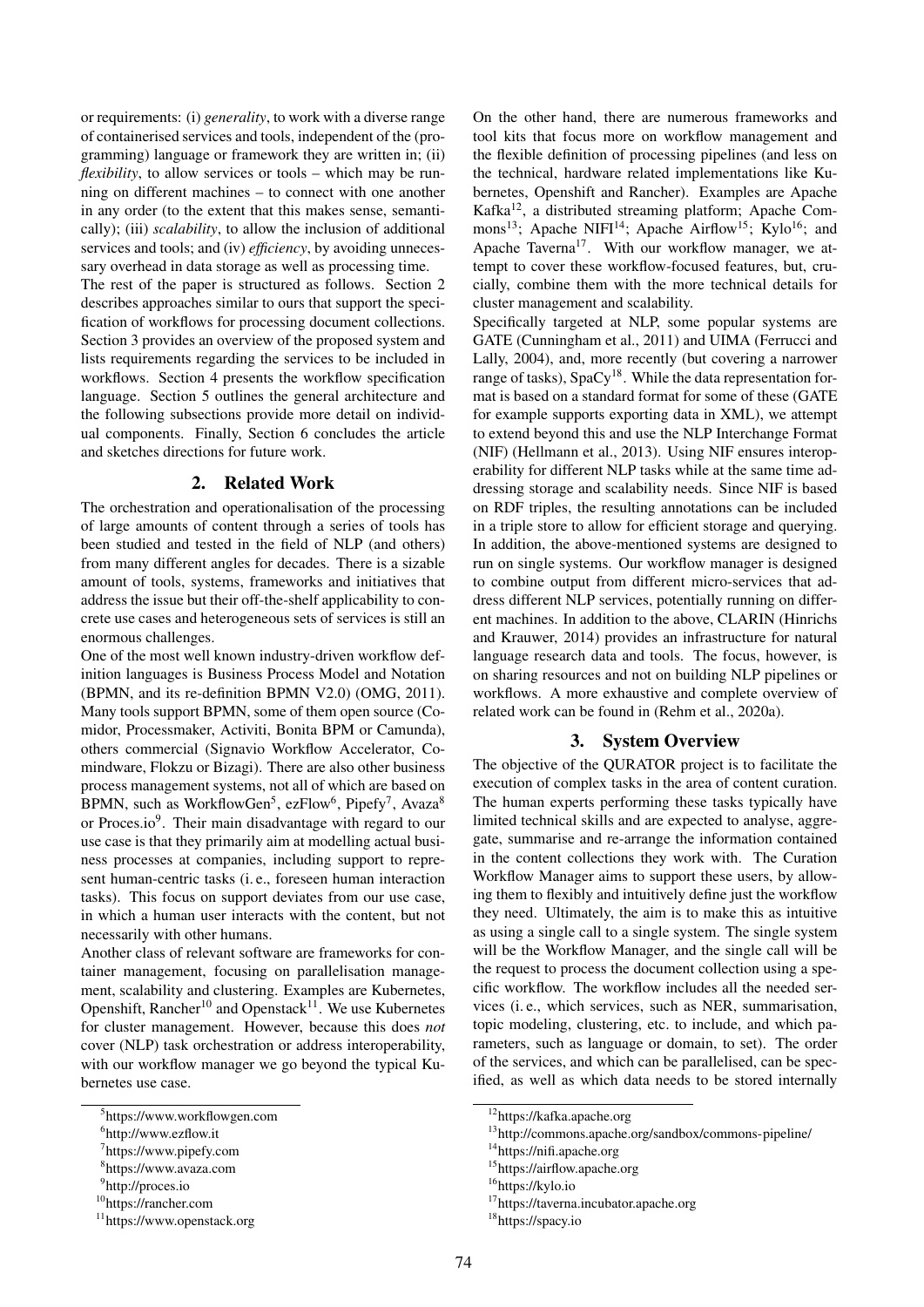(for immediate processing) or externally. Afterwards, the processed content collection is meant to be presented in a GUI, featuring the relevant data visualisation components, given the original document collection and the result of the individual semantic enrichment processes that have run.

While from a user's perspective, this high level description may sound similar to comparable systems like GATE (Section [2\)](#page-1-0), the following description provides an idea of the intended deployment scale and ambition of the workflow manager. Though developed in the context of the QURA-TOR project, we plan to implement the workflow manager also in the technical platform architecture developed in the project European Language Grid.<sup>[19](#page-2-1)</sup>. The main objective of the project ELG is to create the primary platform for Language Technology in Europe [\(Rehm et al., 2020a\)](#page-6-2). Release 1 alpha of the European Language Grid platform was made available in March 2020 and provides access to more than 150 services including NER, concept identification, dependency parsing, ASR and TTS.

## 3.1. Service Requirements

Since we want to allow for the inclusion of as many different services as possible in a workflow, yet at the same time have to ensure that they work together seamlessly, we specified a few core dimensions along which to classify services, to establish whether or not they can be included. First  $_{10}$ (i), we check whether a service is dockerised or not. Then  $11$ (ii), we check the execution procedure, i.e., is it a fully 12 automated service, or is human intervention or interaction 13 included, or even at the very core (such as, for example, in  $14$ ) annotation editors). Furthermore, we check (iii) where the <sup>15</sup> service is located, i. e., is it included in the Docker cluster or <sup>16</sup> is it a service hosted externally? Finally (iv), we check how the service is communicating, i.e., is it accessible through a  $_{18}$ REST API or a command-line interface? If a given service  $\frac{1}{19}$ is (i) dockerised (or otherwise containerised), (ii) does not  $_{20}$ need human intervention, (iii) is stored inside our Docker  $_{21}$ cluster and (iv) has a REST API interface through which 22 it can be accessed, we conclude that the service can be included in our workflow.[20](#page-2-2)  $\mathbf{8}$ 

## <span id="page-2-0"></span>4. Curation Workflow Definition Language

To facilitate the definition of workflows for users with limited technical knowledge (i. e., little to no programming experience), we opted for the widely used JSON format to  $_{27}$ specify workflows, considering that the specification of  $ac - \frac{2}{28}$ tual workflows will be carried out using a corresponding  $_{29}$ graphical user interface.

We specified a JSON-based Curation Workflow Definition Language (CWDL). It currently supports the inclusion of services with REST API access [\(Richardson et al., 2013\)](#page-6-3) (i. e., services must be accessible through HTTP calls), and allows users to specify whether these services should be executed in a synchronous or asynchronous way. The execution in a sequential or parallel fashion can also be specified. A workflow relies on three main components: *controllers*, *tasks* and *templates*. The *controllers* element relates to a service to be included. This element communicates basic identity information (controllerName, serviceId, controllerId), queue information (nameInput{Normal|Priority}) and connection information (connection) to the micro-services it is calling. The connection element contains information needed to communicate with the service (via REST API), including method, endpoint\_url, parameters, headers and body. Listing [1](#page-2-3) shows an example.

The next element, *task*, sends messages to and from a controller through the messaging control system. The taskId and controllerId fields contain identifying information on the two. Listing [2](#page-2-4) illustrates this using an example.

```
1 \mid \{2 "controllerName": "NER Controller",
3 "serviceId": "NER",
4 | "controllerId": "NERController",
5 "queues": {
6 "nameInputNormal": "NER_input_normal",
7 "nameInputPriority": "NER_input_prio"
9 | "connection": {
     "connection_type": "restapi",
     "method": "POST",
     12 "endpoint_url": "http://<host>/path/",
     "parameters": [
      14 {"name": "language","type": "parameter",
      "default_value": "en", "required": true},
      16 {"name": "models","type": "parameter",
      "default_value": "model_1;model_2", "
         required": true},
      18 ...],
     "body": \{"content": "documentContentNIF"
     \},
     "headers": [
      23 {"name": "Accept","type": "header",
24 "default_value": "text/turtle","
          required": true},
      25 {"name": "Content-Type","type": "header"
          ,
       "default_value": "text/turtle", "
          required": true}
```
Listing 1: Example of a Controller definition that connects to an external REST API service.

```
2 | "taskName": "NER Task",
3 | "taskId": "NERTask",
4 | "controllerId": "NER",
5 "component_type": "rabbitmqrestapi"
```
Listing 2: Example of a Task definition.

<span id="page-2-4"></span> $\mathbf{1}$ 

6 }

<span id="page-2-2"></span><span id="page-2-1"></span><sup>19</sup>https://www.european-language-grid.eu

 $20$ As part of future work we will investigate if and how these core dimensions can be included in the metadata scheme that governs all metadata entries for all services in order to automate this process as much as possible [\(Labropoulou et al., 2020\)](#page-5-5).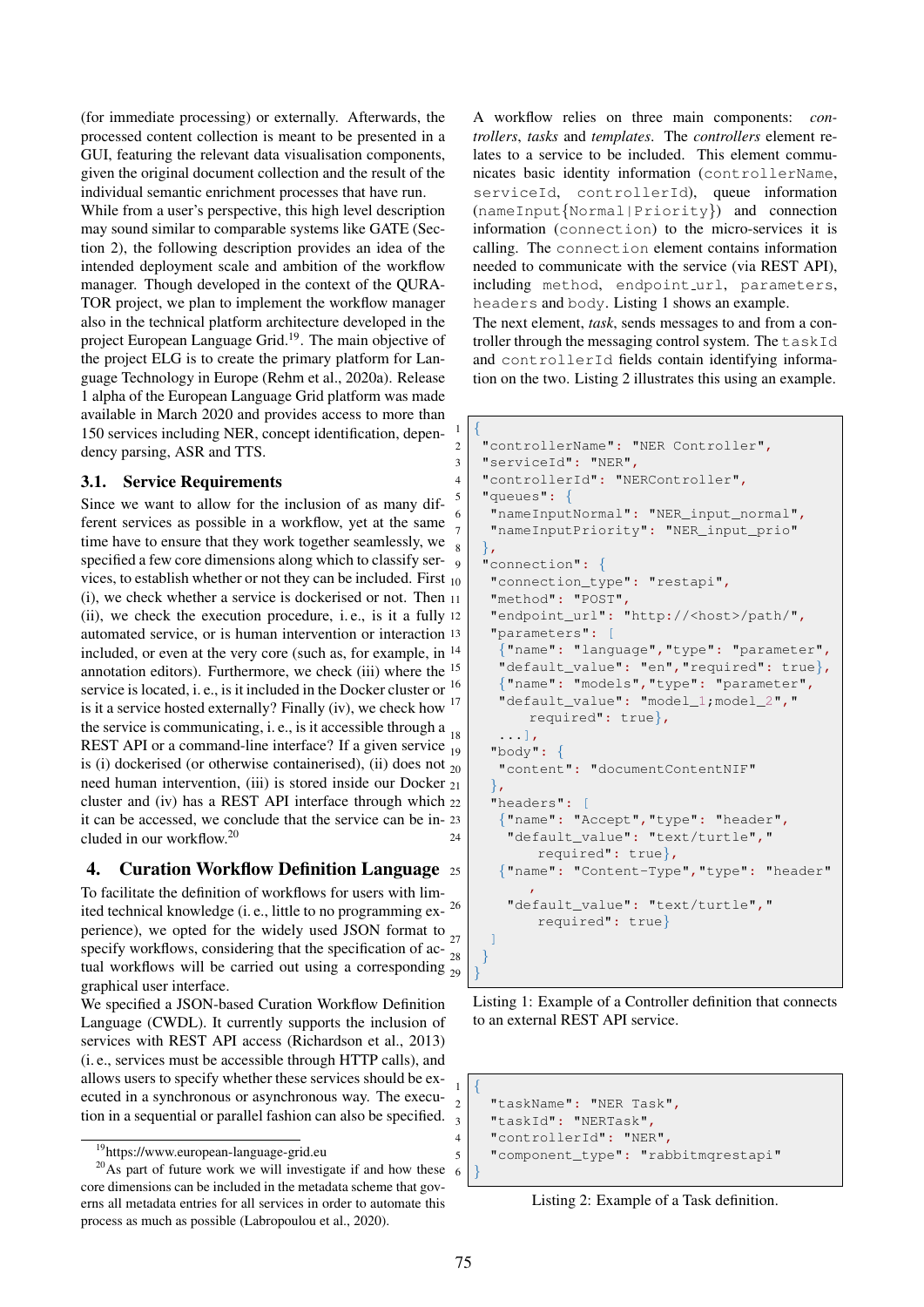The third element, *template*, specifies which micro-services are included in the workflow. Basic identification information is specified in workflowTemplateId. The different micro-services included in the template are contained in tasks. Inside this element, the following information is specified:

- 1. ParallelTask executes multiple tasks in parallel.
- 2. SequentialTask executes tasks sequentially.
- 3. split splits the input information to every output.
- 4. waitcombiner waits until all connected inputs have finished to combine their results and proceed.

Listing [3](#page-3-1) shows an example of the template element.

```
\overline{1}2 "workflowTemplateName": "GLK",
3 "workflowTemplateId": "ML_GLK",
4 "workflowTemplateDescription": "...",
5 "tasks": [
6 {
7 \sqrt{7} \sqrt{7} \sqrt{7} \sqrt{7} \sqrt{7} \sqrt{7} \sqrt{7} \sqrt{7} \sqrt{7} \sqrt{7} \sqrt{7} \sqrt{7} \sqrt{7} \sqrt{7} \sqrt{7} \sqrt{7} \sqrt{7} \sqrt{7} \sqrt{7} \sqrt{7} \sqrt{7} \sqrt{7} \sqrt{7} \sqrt{7} \sqrt{7} \sqrt{7} \sqrt{7} 8 "taskId": "ParallelTask",
9 "features":{
10 "input": {"component_type": "split"},
11 "output": {"component_type": "
                waitcombiner"},
12 "tasks":[
13 \{\text{"order": 1, "taskId": "NERTask"}\},14 {"order": 2, "taskId": "GEOTask"},
15 ...]
16 }
17 \, | \, \cdot \, \},
18 ...]
19 }
```
Listing 3: Example of a workflow definition.

<span id="page-3-0"></span>We plan to improve this basic scheme and will make it compliant with BPMN V2.0 in its next iteration.

## 5. Curation Workflow Manager Architecture

In Section [4,](#page-2-0) the description of the JSON-based workflow definition language outlines how to instruct the workflow manager to perform complex tasks. In this section, we outline how these task definitions are translated into processes and procedures, by explaining the workflow manager architecture. Our previous work includes a generic workflow manager for curation technologies [\(Bourgonje et al., 2016;](#page-5-0) [Rehm et al., 2020b\)](#page-6-0), and two indicative descriptions of an initial prototype of a workflow manager that we conceptualised based on use cases in the legal domain [\(Moreno-](#page-6-4)[Schneider and Rehm, 2018a;](#page-6-4) [Moreno-Schneider and Rehm,](#page-6-5) [2018b\)](#page-6-5). Figure [1](#page-4-1) illustrates this architecture, its individual components are described in the following subsections.

## 5.1. Workflow Execution Engine

The core component of the workflow manager is the Workflow Execution Engine. This component manages workflows, from their definition to the management of its execution to the final results that are produced. In the CWM a workflow is composed of the three components described in Section [4,](#page-2-0) and a workflow execution. More specifically:

- A *controller* is a component whose main purpose is to communicate with a service (see Section [5.2\)](#page-3-2).
- A *task* can be anything that has to do with taking input in a certain format, and producing output. This can be enriching text though NLP components, converting data to a required format for specific other tasks, combining information from different upstream tasks, or deciding which task to perform next, depending on parameters that are either set in the configuration, or that are the outcome of upstream processing.
- A *template* is an abstract definition of a workflow composed of a combination of tasks. It is, in the literal sense of the word, a preset for a collection of tasks that together form a logical processing pipeline. In the object-oriented programming paradigm, it would be the equivalent of a class, i. e., the definition of an object (and the objects would be *tasks*).
- A *workflow execution* is an instance of a workflow template, i. e., a complete workflow created with specific *task* objects. The *workflow execution* would be equivalent to an instantiated object in the objectoriented analogy.

## <span id="page-3-2"></span>5.2. Controllers

Every service is required to be accessible through a REST API and must allow both sending and receiving of taskspecific messages. Because the services are independently developed, and their behaviour may change with new versions, the way to communicate with them may change as well. We, therefore, introduce the concept of a proxy element between the messaging control system (for which we use RabbitMQ, see Section [5.3\)](#page-3-3) and the service. This proxy element is the *controller*. We attempt to maximise flexibility by updating the *controller* whenever the service changes, so that the rest of the communication chain can remain untouched.

In the current implementation, the controller connects to RabbitMQ and waits for receiving messages. Whenever a message is received, the controller processes its contents and generates a HTTP request for the corresponding service. Depending on whether or not the service in question executes in a synchronous or asynchronous way, the controller waits for the response, or checks back in to collect it later, and subsequently communicates the result.

## <span id="page-3-3"></span>5.3. Communication Module

The communication module, based on the message control system RabbitMQ, allows the exchange of information between the different workflow components, or with components external to the workflow. As mentioned above,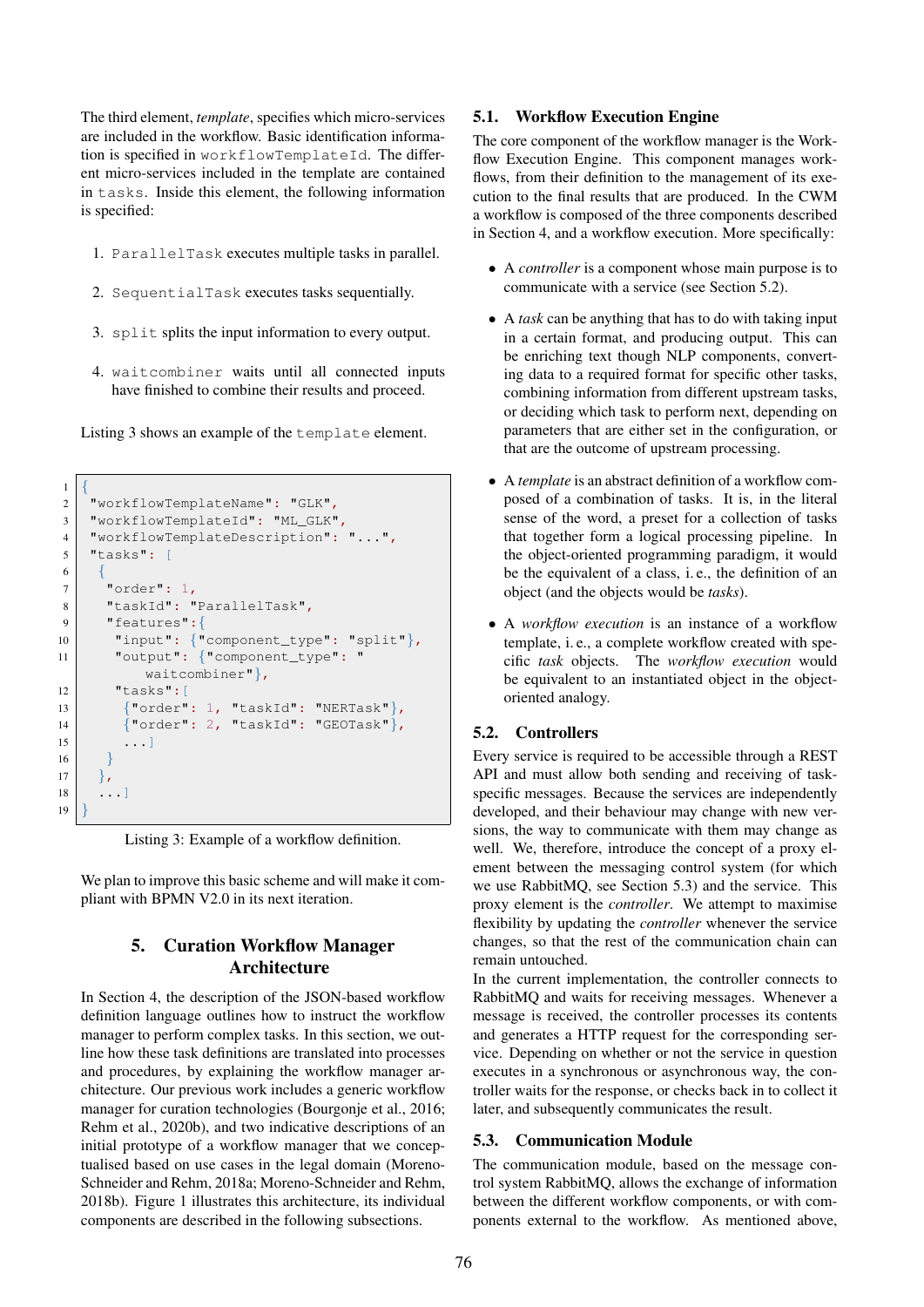

<span id="page-4-1"></span>Figure 1: Architecture of the Curation Workflow Manager (CWM)

our system requires individual services to be accessible via REST API, and supports both synchronous and asynchronous execution of services.

This communication entails both information relating to tasks to be performed, as well as the result or output of the tasks themselves. We use RabbitMQ, because it allows larger message contents than some of its competitors (Apache Kafka, for example). RabbitMQ handles the communication between the workflow execution engine and the services (through *controllers*). Both the workflow execution engine and the *controllers* send messages to and receive messages from RabbitMQ during the execution of a workflow. The workflow execution engine sends a message to every service (through its proxy element, the *controller*), to execute a processing step. After finishing the processing, the service sends a new message with the result (again, through the *controller*) to the workflow execution engine.

The CWM is designed to cover complex curation tasks, which can potentially include large files. Since we want to avoid such larger files to use and thereby block resources for other processes, we implemented a priority feature in RabbitMQ queues. We reserve high priority processes for smaller documents and/or processes that take place in (semi-)real-time, while larger documents or more complex tasks can use normal/low priority for offline processing.

#### 5.4. Information Exchange Format

Since interoperability is a key feature of the CWM, we must settle on a shared annotation format which all (or at least most<sup>[21](#page-4-2)</sup>) micro-services can work with and further augment in case of pipeline processing. Instead of defining our own format for this, we use the NLP Interchange Format (NIF) [\(Hellmann et al., 2013\)](#page-5-3). NIF includes an ontology that defines the way in which documents are annotated, with strong roots in the Linked Data paradigm. This allows for easy referencing of external knowledge bases (such as Wikidata) in the annotations on a document. NIF can be serialised in XML-like (RDF-XML), JSON-like (JSON-LD) or N3/turtle (RDF triple) formats. This serialised format is what is communicated as input or output for specific services. An example NIF (turtle) document with annotated named entities is shown in Listing [4](#page-7-0) in the Appendix.

## 5.5. Access Control

Access control for the various API endpoints is defined by the corresponding module, which specifies which operations are allowed for the endpoints of the different components, i. e., how a workflow is modified.

This module defines 12 methods that allow a user to (i) initialize and stop the CWM, (ii) view, create, modify and delete elements necessary to define workflows (i. e., *tasks*, *controllers*, *templates* and *workflow executions*, (iii) execute a specific workflow, and (iv) obtain the result of a workflow. An overview is provided in Figure [2.](#page-5-6)

In addition to the above mentioned functionalities, this module also handles security by allowing only users included in a pre-defined list to access the functionalities listed in Figure [2.](#page-5-6) We are currently working on more detailed user management by implementing user profiles, allowing certain users to access certain procedures only. This improvement will be included in a future version of the workflow manager.

### 6. Conclusions and Future Work

<span id="page-4-0"></span>We present an approach of connecting services and tools developed on different platforms and environments, in order to make them work together by means of a Curation Workflow Manager. The tool is built around the key principles of *generality*, *flexibility*, *scalability* and *efficiency*. It allows the combination of different tools, i. e., containerised micro-services, in the wider area of NLP, Information

<span id="page-4-2"></span> $21$ This is, first and foremost, relevant if tasks are relying on output of upstream tasks, or their output is input to downstream tasks.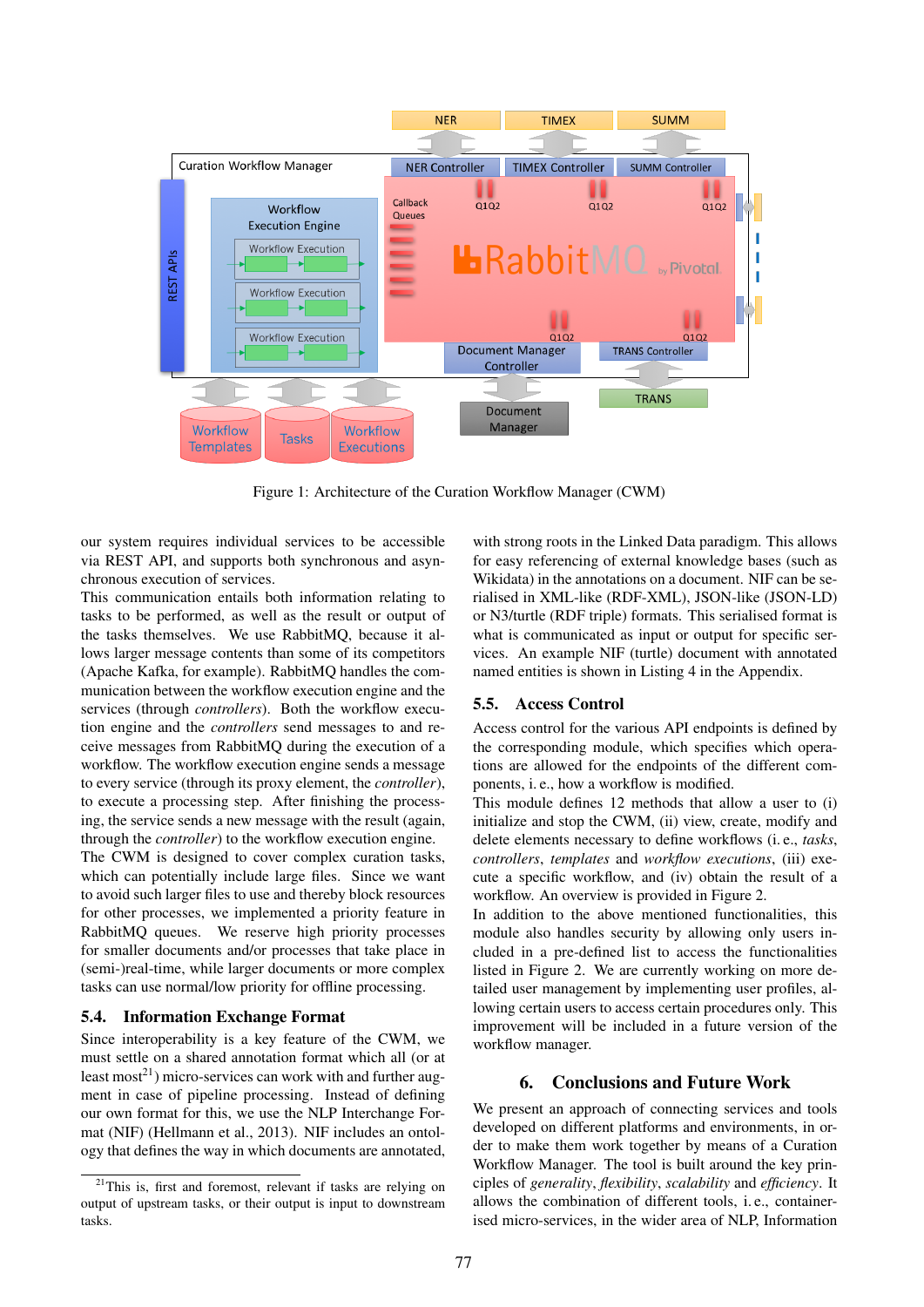

<span id="page-5-6"></span>

Retrieval, Question Answering, and Knowledge Management (triple stores) and uses a shared annotation format (NIF) throughout, addressing, respectively, the *generality* and *flexibility* principles. Our main motivation for developing the workflow manager, which comes with its own JSON-based definition language, was to address – under the umbrella of a larger Curation Technology platform – interoperability challenges and hardware-based resourcesharing and -handling issues in one go, addressing, respectively, the *scalability* and *efficiency* principles.

The CWM is meant to process large documents, but is, as of now, restricted to text documents. As part of future work, we will also include the processing of multimedia files (images, audio, video). The curation workflow manager's design will be revised and extended accordingly. Furthermore, we plan to evaluate the workflow manager in a real-world use case provided by one of the partners in the QURATOR project. Additionally, we plan to integrate the CWM in the ELG platform in the medium to long term [\(Rehm et al., 2020a;](#page-6-2) [Labropoulou et al., 2020;](#page-5-5) [Rehm et al.,](#page-6-6) [2020c\)](#page-6-6). We currently work on extensions to the workflow definition language; its next iteration will be compliant with the standardised Business Process Model and Notation, increasing the sustainability and adaptability of our approach. Finally, we are currently considering the development of a visual editor (i. e., a GUI) to define and modify workflows, inspired by the GUI offered by Camunda<sup>[22](#page-5-7)</sup>.

The source code of the Curation Workflow Manager is available on Gitlab.[23](#page-5-8)

#### Acknowledgements

The work presented in this paper has received funding from the German Federal Ministry of Education and Research (BMBF) through the project QURATOR (Wachstumskern no. 03WKDA1A) as well as from the European Union's Horizon 2020 research and innovation programme under grant agreements no. 825627 (European Language Grid) and no. 780602 (Lynx).

## 7. Bibliographical References

- <span id="page-5-0"></span>Bourgonje, P., Moreno-Schneider, J., Nehring, J., Rehm, G., Sasaki, F., and Srivastava, A. (2016). Towards a Platform for Curation Technologies: Enriching Text Collections with a Semantic-Web Layer. In Harald Sack, et al., editors, *The Semantic Web*, number 9989 in Lecture Notes in Computer Science, pages 65–68. Springer, June. ESWC 2016 Satellite Events. Heraklion, Crete, Greece, May 29 – June 2, 2016 Revised Selected Papers.
- <span id="page-5-1"></span>Cunningham, H., Maynard, D., Bontcheva, K., Tablan, V., Aswani, N., Roberts, I., Gorrell, G., Funk, A., Roberts, A., Damljanovic, D., Heitz, T., Greenwood, M. A., Saggion, H., Petrak, J., Li, Y., and Peters, W. (2011). *Text Processing with GATE (Version 6)*.
- <span id="page-5-2"></span>Ferrucci, D. and Lally, A. (2004). UIMA: An Architectural Approach to Unstructured Information Processing in the Corporate Research Environment. *Natural Language Engineering*, 10(3-4):327–348, sep.
- <span id="page-5-3"></span>Hellmann, S., Lehmann, J., Auer, S., and Brümmer, M. (2013). Integrating NLP using Linked Data. In *12th International Semantic Web Conference*. 21-25 October.
- <span id="page-5-4"></span>Hinrichs, E. and Krauwer, S. (2014). The CLARIN Research Infrastructure: Resources and Tools for eHumanities Scholars. In *Proceedings of the Ninth International Conference on Language Resources and Evaluation (LREC'14)*, pages 1525–1531, Reykjavik, Iceland, May. European Language Resources Association (ELRA).
- <span id="page-5-5"></span>Labropoulou, P., Gkirtzou, K., Gavriilidou, M., Deligiannis, M., Galanis, D., Piperidis, S., Rehm, G., Berger, M., Mapelli, V., Rigault, M., Arranz, V., Choukri, K., Backfried, G., Pérez, J. M. G., and Garcia-Silva, A. (2020). Making Metadata Fit for Next Generation Language Technology Platforms: The Metadata Schema of the European Language Grid. In Nicoletta Calzolari, et al., editors, *Proceedings of the 12th Language Resources and Evaluation Conference (LREC 2020)*, Marseille, France, May. European Language Resources Association (ELRA). Accepted for publication.

<span id="page-5-8"></span><span id="page-5-7"></span><sup>22</sup><https://camunda.com/products/modeler/>

<sup>23</sup>[https://gitlab.com/qurator-platform/dfki/](https://gitlab.com/qurator-platform/dfki/curationworkflowmanager) [curationworkflowmanager](https://gitlab.com/qurator-platform/dfki/curationworkflowmanager)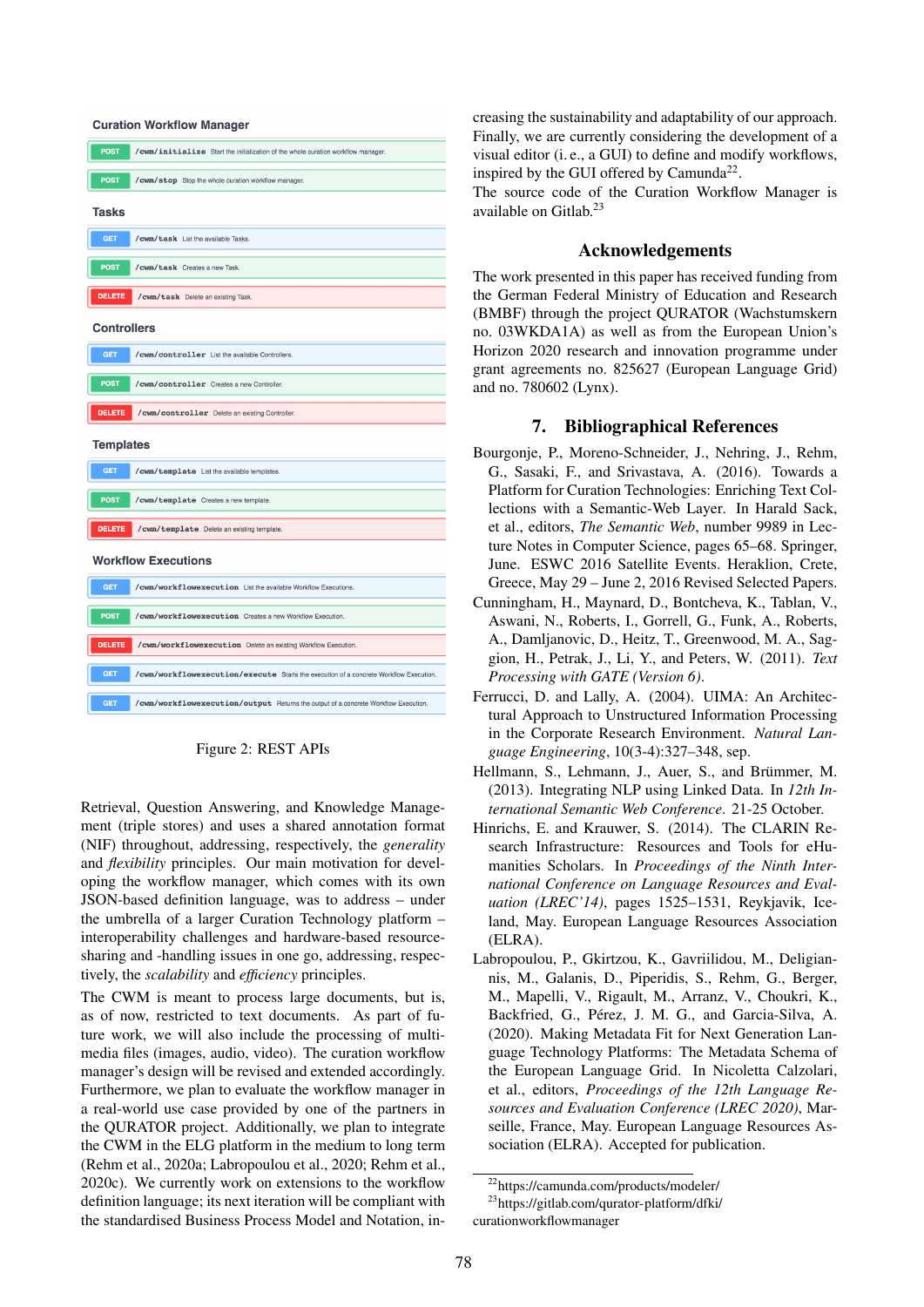- <span id="page-6-4"></span>Moreno-Schneider, J. and Rehm, G. (2018a). Curation Technologies for the Construction and Utilisation of Legal Knowledge Graphs. In Georg Rehm, et al., editors, *Proceedings of the LREC 2018 Workshop on Language Resources and Technologies for the Legal Knowledge Graph*, pages 23–29, Miyazaki, Japan, May. 12 May 2018.
- <span id="page-6-5"></span>Moreno-Schneider, J. and Rehm, G. (2018b). Towards a Workflow Manager for Curation Technologies in the Legal Domain. In Georg Rehm, et al., editors, *Proceedings of the LREC 2018 Workshop on Language Resources and Technologies for the Legal Knowledge Graph*, pages 30– 35, Miyazaki, Japan, May. 12 May 2018.
- <span id="page-6-1"></span>OMG. (2011). Business Process Model and Notation (BPMN), Version 2.0, January.
- <span id="page-6-2"></span>Rehm, G., Berger, M., Elsholz, E., Hegele, S., Kintzel, F., Marheinecke, K., Piperidis, S., Deligiannis, M., Galanis, D., Gkirtzou, K., Labropoulou, P., Bontcheva, K., Jones, D., Roberts, I., Hajic, J., Hamrlová, J., Kacena, L., Choukri, K., Arranz, V., Vasiljevs, A., Anvari, O., Lagzdins, A., Melnika, J., Backfried, G., Dikici, E., Janosik, M., Prinz, K., Prinz, C., Stampler, S., Thomas-Aniola, D., Pérez, J. M. G., Silva, A. G., Berrío, C., Germann, U., Renals, S., and Klejch, O. (2020a). European Language Grid: An Overview. In Nicoletta Calzolari, et al., editors, *Proceedings of the 12th Language Resources and Evaluation Conference (LREC 2020)*. European Language Resources Association (ELRA), May. Accepted for publication.
- <span id="page-6-0"></span>Rehm, G., Bourgonje, P., Hegele, S., Kintzel, F., Schneider, J. M., Ostendorff, M., Zaczynska, K., Berger, A., Grill, S., Räuchle, S., Rauenbusch, J., Rutenburg, L., Schmidt, A., Wild, M., Hoffmann, H., Fink, J., Schulz, S., Seva, J., Quantz, J., Böttger, J., Matthey, J., Fricke, R., Thomsen, J., Paschke, A., Qundus, J. A., Hoppe, T., Karam, N., Weichhardt, F., Fillies, C., Neudecker, C., Gerber, M., Labusch, K., Rezanezhad, V., Schaefer, R., Zellhöfer, D., Siewert, D., Bunk, P., Pintscher, L., Aleynikova, E., and Heine, F. (2020b). QURATOR: Innovative Technologies for Content and Data Curation. In Adrian Paschke, et al., editors, *Proceedings of QURATOR 2020 – The conference for intelligent content solutions*, Berin, Germany, February. CEUR Workshop Proceedings, Volume 2535. 20/21 January 2020.
- <span id="page-6-6"></span>Rehm, G., Galanis, D., Labropoulou, P., Piperidis, S., Welß, M., Usbeck, R., Kohler, J., Deligiannis, M., Gkirtzou, K., ¨ Fischer, J., Chiarcos, C., Feldhus, N., Moreno-Schneider, J., Kintzel, F., Montiel, E., Doncel, V. R., McCrae, J. P., Laqua, D., Theile, I. P., Dittmar, C., Bontcheva, K., Roberts, I., Vasiljevs, A., and Lagzdins, A. (2020c). Towards an Interoperable Ecosystem of AI and LT Platforms: A Roadmap for the Implementation of Different Levels of Interoperability. In Georg Rehm, et al., editors, *Proceedings of the 1st International Workshop on Language Technology Platforms (IWLTP 2020, co-located with LREC 2020)*, Marseille, France, 5. 16 May 2020. Accepted for publication.
- <span id="page-6-3"></span>Richardson, L., Amundsen, M., and Ruby, S. (2013). *RESTful Web APIs*. O'Reilly Media, Inc.